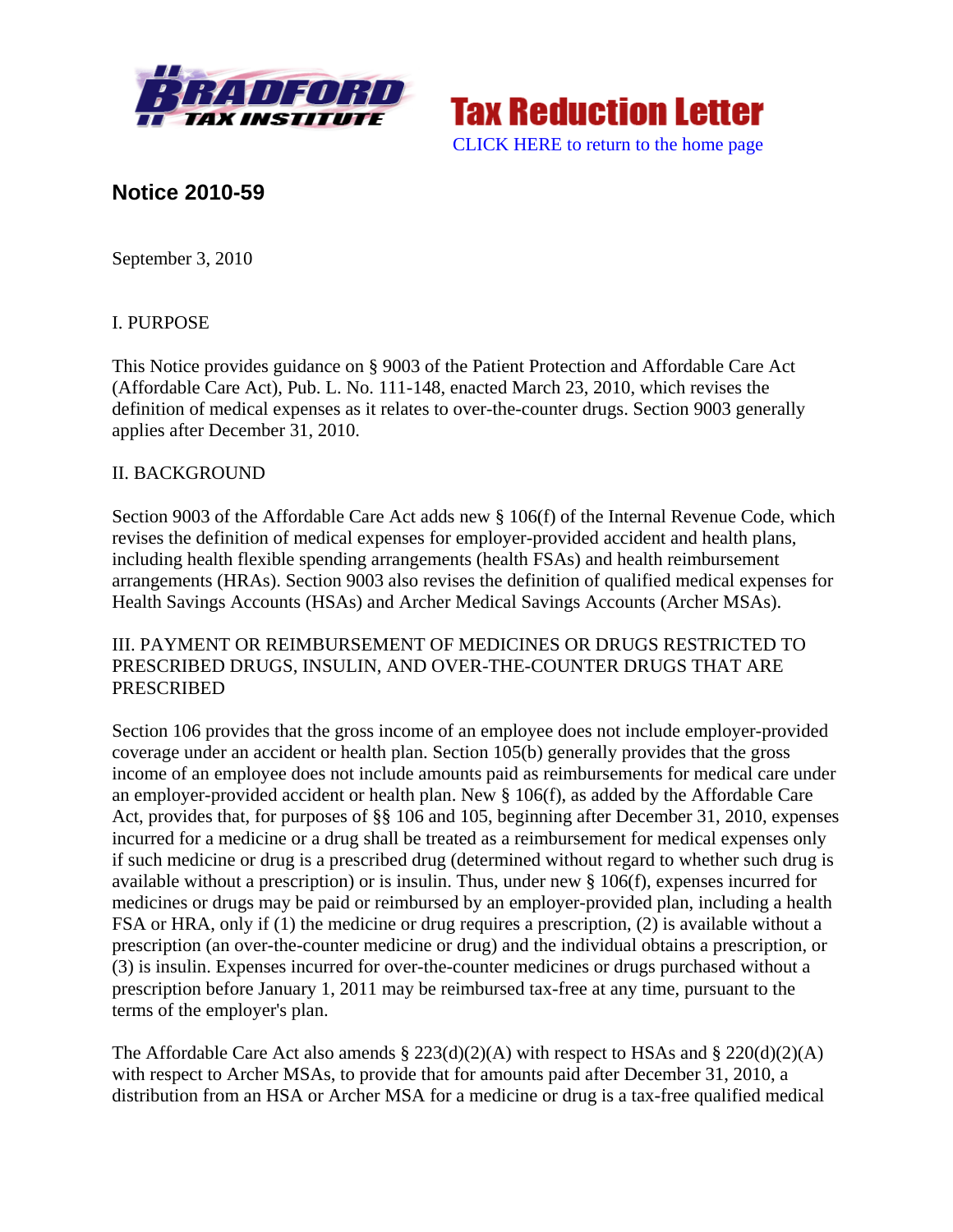expense only if the medicine or drug is a prescribed drug (determined without regard to whether such drug is available without a prescription) or is insulin. Thus, under new  $\S 223(d)(2)(A)$  and new § 220(d)(2)(A), a distribution from an HSA or an Archer MSA for a medicine or drug is a tax-free qualified medical expense only if (1) the medicine or drug requires a prescription, (2) is an over-the-counter medicine or drug and the individual obtains a prescription, or (3) is insulin. If amounts are distributed from an HSA or Archer MSA for any medicine or drug which does not satisfy this requirement, the amounts will be distributions for nonqualified medical expenses, which are includable in gross income and generally subject to a 20% additional tax. This change does not affect HSA or Archer MSA distributions for medicines or drugs made before January 1, 2011, nor does it affect distributions made after December 31, 2010, for medicines or drugs purchased on or before that date. See Revenue Ruling 2003-102, 2003-2 C.B. 559.

Section 213(d)(3) defines a prescribed drug as a drug or biological that requires a prescription of a physician for its use by an individual. In contrast, under  $\S$ §106(f), 223(d)(2)(A) and  $220(d)(2)(A)$ , an individual may be reimbursed for over-the counter medicines or drugs, so long as the individual obtains a prescription for the medicines or drugs. For purposes of §§ 106(f),  $223(d)(2)(A)$  and  $220(d)(2)(A)$  only, a "prescription " means a written or electronic order for a medicine or drug that meets the legal requirements of a prescription in the state in which the medical expense is incurred and that is issued by an individual who is legally authorized to issue a prescription in that state.

The rules in §§ 106(f),  $223(d)(2)(A)$ , and  $220(d)(2)(A)$  do not apply to items that are not medicines or drugs, including equipment such as crutches, supplies such as bandages, and diagnostic devices such as blood sugar test kits. Such items may qualify as medical care if they otherwise meet the definition of medical care in  $\S 213(d)(1)$ , which includes expenses for the diagnosis, cure, mitigation, treatment, or prevention of disease, or for the purpose of affecting any structure or function of the body. However, expenses for items that are merely beneficial to the general health of an individual, such as an expenditure for a vacation, are not expenses for medical care. Treas. Reg. § 1.213-1(e)(1)(ii).

#### IV. HEALTH FSA AND HRA DEBIT CARDS AND OVER-THE-COUNTER DRUG **EXPENSES**

The current rules for use of health FSA or HRA debit cards are set forth in Prop. Treas. Reg. § 1.125-6 and in Rev. Rul. 2003-43, 2003-1 C.B. 935; Notice 2006-69, 2006-2 C.B. 107; Notice 2007-2, 2007-1 C.B. 254; and Notice 2008-104, 2008-2 C.B. 1298. Current debit card systems are not capable of substantiating compliance with new § 106(f), which is effective for expenses incurred after December 31, 2010, with respect to over-the-counter medicines or drugs because the systems are incapable of recognizing and substantiating that the medicines or drugs were prescribed. Therefore, except as provided below, for expenses incurred on and after January 1, 2011, health FSA and HRA debit cards may not be used to purchase over-the-counter medicines or drugs. Notwithstanding the preceding sentence, in order to facilitate the significant changes to existing systems necessary to reflect the statutory change, the IRS will not challenge the use of health FSA and HRA debit cards for expenses incurred through January 15, 2011 if the use of the debit cards complies with the guidance specified in the first sentence of this paragraph. However, on and after January 16, 2011, over-the-counter medicine or drug purchases at all providers and merchants (whether or not they have an inventory information approval system (IIAS)) must be substantiated before reimbursement may be made. Substantiation is accomplished by submitting the prescription (or a copy of the prescription or other documentation that a prescription has been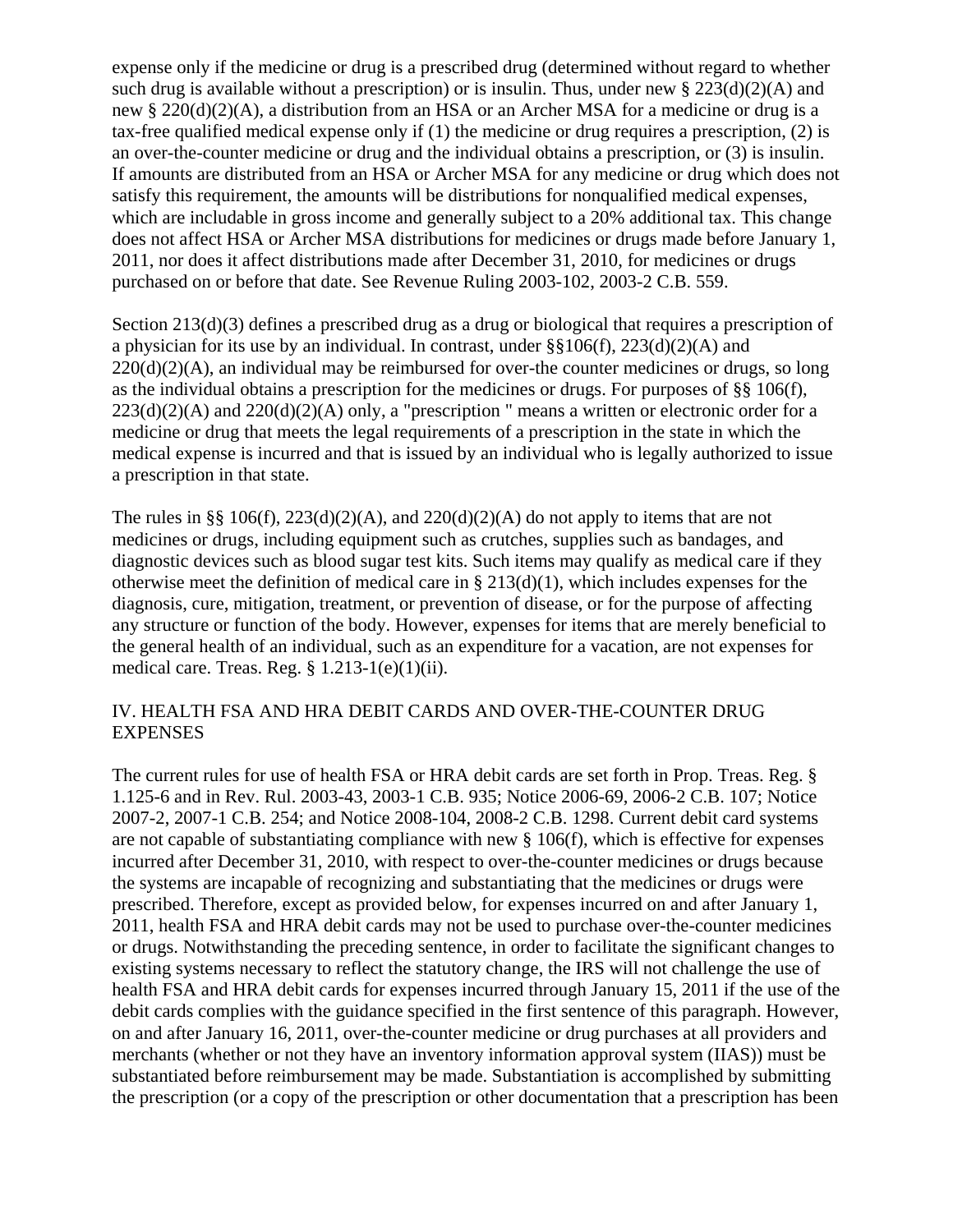issued) for the over-the-counter medicine or drug, and other information from an independent third party that satisfies the requirements under Prop.Treas. Reg. § 1.125-6(b)(3)(i). Thus, for example, a customer receipt issued by a pharmacy which identifies the name of the purchaser (or the name of the person for whom the prescription applies), the date and amount of the purchase and an Rx number satisfies the substantiation requirements for over-the-counter medicines or drugs, as does a receipt without an Rx number accompanied by a copy of the related prescription. Debit cards may continue to be used for medical expenses other than over-the-counter medicines or drugs.

Notice 2007-2 provides that health FSA and HRA debit cards may be used at a pharmacy that does not have an IIAS if 90 percent of the store's gross receipts during the prior taxable year consists of items which qualify as expenses for medical care under § 213(d). Until further guidance is issued, debit cards may be used at a pharmacy that satisfies the 90-percent test to purchase over-the-counter medicines or drugs that have been prescribed, provided that substantiation is properly submitted, in accordance with the terms of the plan, including the prescription (or a copy of the prescription or other documentation that a prescription has been issued) and other information from an independent third party that satisfies the requirements under Prop.Treas. Reg. § 1.125-6(b)(3)(i). Solely for the purpose of determining whether a pharmacy meets this 90-percent test, sales of over-the-counter medicines and drugs at the pharmacy may continue to be taken into account after December 31, 2010.

# V. EFFECTIVE DATES

For expenses incurred after December 31, 2010, payments or reimbursements for medicines or drugs from an employer-provided accident and health plan, including a health FSA or an HRA, are restricted to prescribed drugs, insulin, and over-the-counter drugs that are prescribed. This effective date applies regardless of whether the plan year for the employer's plan is a fiscal or calendar year or whether there is no plan year (or other coverage period in the case of an HRA), and regardless of any applicable grace period for a health FSA (as provided in Prop. Treas. Reg.  $§ 1.125-1(e)$ .

Tax-free distributions for qualified medical expenses from an HSA or Archer MSA for medicines or drugs purchased after December 31, 2010, are restricted to prescribed drugs, insulin, and over-the-counter medicines or drugs that are prescribed.

### VI. TRANSITION RULE FOR CAFETERIA PLAN AMENDMENTS

Cafeteria plans may need to be amended to conform to the new over-the-counter drug requirements. Pursuant to Prop. Treas. Reg. § 1.125-1(c), cafeteria plan amendments may be effective only prospectively. Notwithstanding the rule against retroactive amendments, an amendment to conform a cafeteria plan to the requirements set forth in this Notice that is adopted no later than June 30, 2011, may be made effective retroactively for expenses incurred after December 31, 2010 (or after January 15, 2011 for health FSA and HRA debit card purchases).

### VII. EFFECT ON OTHER DOCUMENTS

The IRS intends to amend the regulations under §§ 1.105-1, 1.105-2, 1.106-1, 1.125-1 and 1.125- 5 to provide for the new definition of medical expenses. Taxpayers may rely on this Notice pending the issuance of the amended regulations. See also Revenue Ruling 2010-23 in this issue